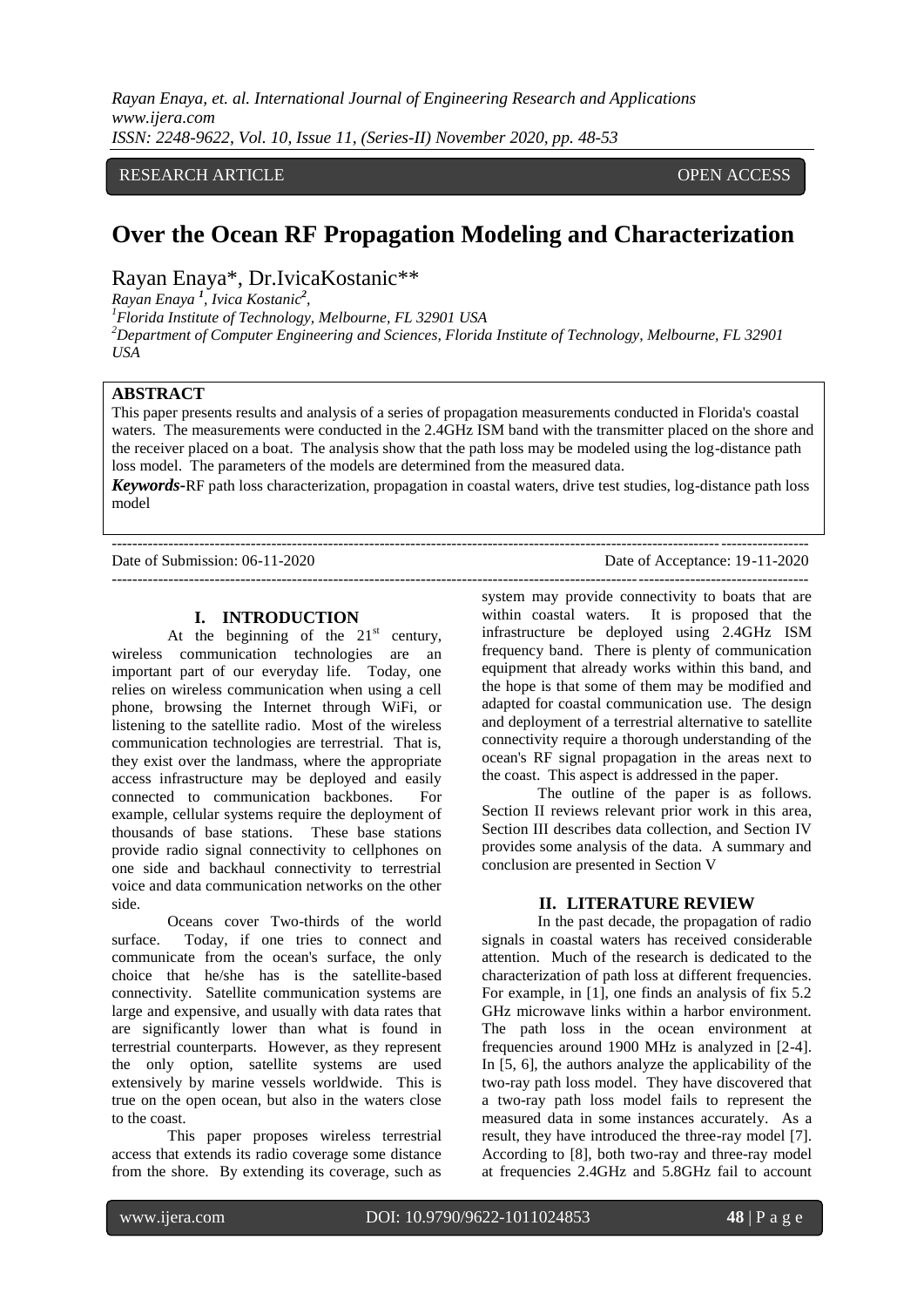for ducting and extremely rough conditions of the sea. That led to the introduction of various correction factors.<br>This

paper provides additional measurements of the radio signal propagation in 2.4 GHz band. The measurements are performed within coastal waters of Florida, USA. The goal is to understand impact of common sea conditions on the propagation path loss.

#### **III. DATA COLLECTION**

A measurement campaign is set up to evaluate path loss over the frequency range of interest (2.4 GHz ISM band) and the geographical area of interest (coastal waters). The propagation study area is the area of the half-circle that is centered at the location of the transmitter and extends over the ocean to the radius of the radio horizon. The site of the measurements is presented in Fig. 1. The red marker is the location of the transmitter. The black dashed line is the radio horizon. The distance to the radio horizon is a function of the transmitter height above the sea level. The approximate relationship for the radio horizon distance is given by [11,14,15]

$$
R = 3.57 \sqrt{h_{TX}} \tag{1}
$$

Where

| $\boldsymbol{R}$ | - distance to the radio horizon given in km |
|------------------|---------------------------------------------|
| $h_{\text{TX}}$  | - height of the transmitter given in m      |

Since the study is aimed at evaluating the propagation over water, the study area is located to the east of the transmitter  $-$  i.e. it consists of the part of the radio-horizon circle that is over the ocean.



*FIGURE 1.* Study area for propagation evaluation

The transmission frequency is set to 2.401GHz. This frequency is in the portion of the ISM band that is clear from the WiFi use. The signal is a narrowband sinusoidal Continuous Wave (CW). Total EiRP is 36 dBm, as permitted by the

rules of the 2.4 GHz ISM band. The transmitter is placed at approximately 10 m (33 ft) above the sea level. The transmit antenna is omnidirectional, with the gain of 11 dBi. According to (1), the radio horizon is about 13 km (8 miles). The receiver is placed in a 7 m (23ft) boat. According to the manufacturer specifications, the receiver's antenna has a 2 dBi gain, and it is placed at the height of 2 m (7 ft) above thesea surface. Measurements of the Received Signal Level (RSL) are recorded while the boat travels *east* (i.e. away) from the transmitter. Once the boat reaches the radio horizon, it is turned back, and the measurements are collected while the boat is traveling *West* (i.e. towards the transmitter). The same experiment is repeated several times in different ocean conditions.

Measurements are collected following Lee criterion [12]. The RSL is space averaged over the distances of 40λ, which at 2.4 GHz amounts to 5 m. It is ensured that the receiver collects as least 50 samples over the averaging distance. The data collection is performed in the area extending from a few hundred meters away from the transmitter to the radio horizon limits. Date, time, GPS location, and received signal level are recorded. The recording is done in an automated manner and the measurements are stored as a set of text files.

The transmitter equipment used in the experiment is shown in Fig. 2. It is a commercial transmitter manufactured by BVS – Lizard [12]. The transmitter is ruggedized and capable transmitting the signal with output power 0-30 dBm with resolution of 0.1 dB and accuracy of 0.5 dB. Given the maximum allowed transmit EiRP of 36dBm, cable and connector losses of 3dB and antenna gain of 11 dBi, the transmitter's conductive power was set to 28dBm.



*FIGURE 2. Transmitter equipment used for the study*

The receiver equipment was mounted on the boat as shown in Fig. 3. The receiver is a commercial receiver manufactured by BVS –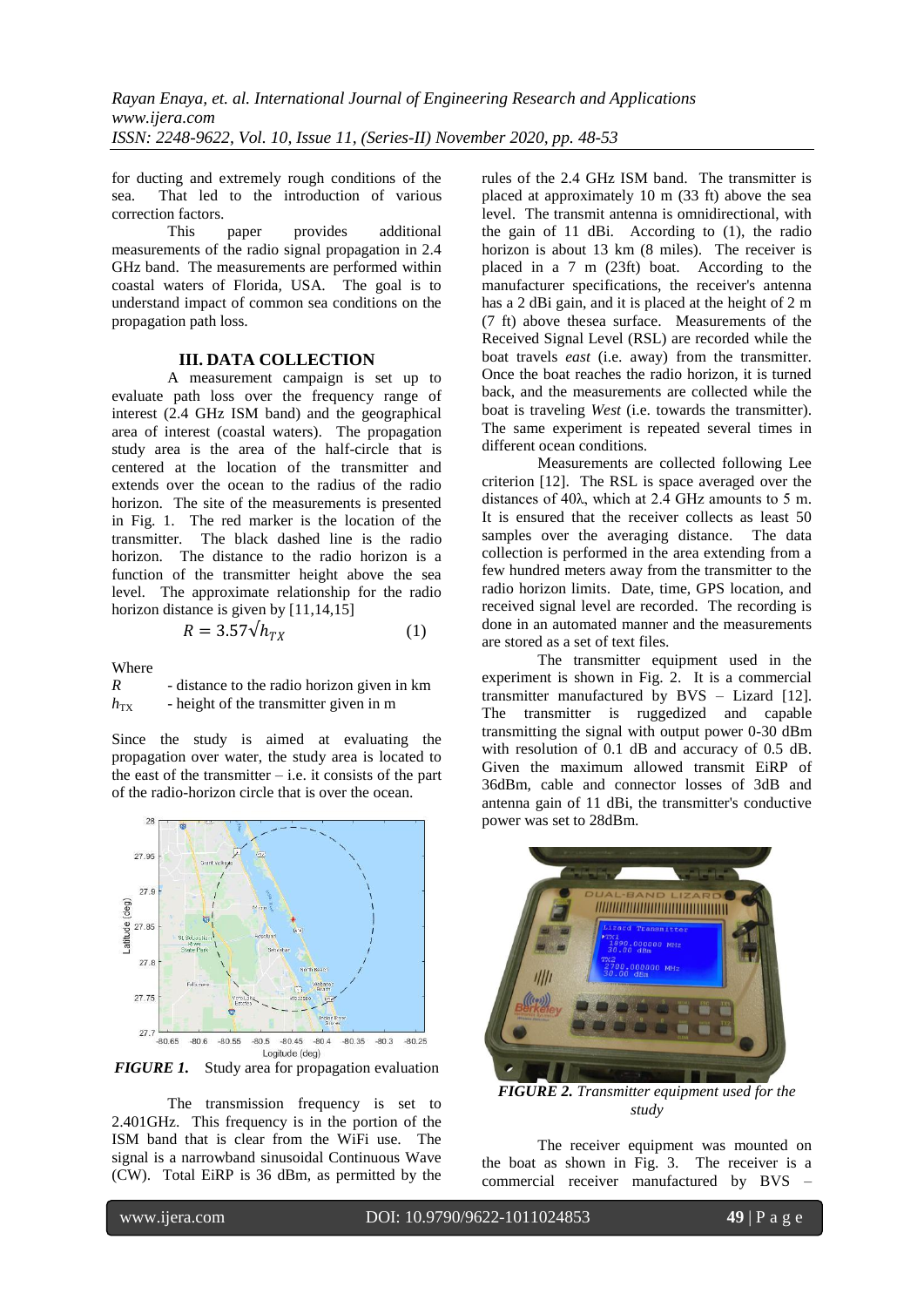*Rayan Enaya, et. al. International Journal of Engineering Research and Applications www.ijera.com ISSN: 2248-9622, Vol. 10, Issue 11, (Series-II) November 2020, pp. 48-53*

Gazelle [11]. The receiver has a noise figure of 7dB, and IF bandwidth of 12 kHz. The measurements' accuracy is better than 1 dB for Received Signal Level (RSL) in the range -105 dBm to -30 dBm and better than 1.5 dB in the range -120dBm to -106 dBm.

The receiver antenna is placed on a ladder at a height of 2 m above the water surface (c.f. Fig. 3). This way, the effects of the surroundings (i.e. boat and boat equipment) are minimized.

# **IV. RESULTS**

# 4.1. **Ocean Conditions**

Three tests are performed. The ocean condition for the tests is summarized in Table 1. The conditions are characterized by five fundamental parameters: wind direction, wind speed, the height of the waves and dominant period between the waves, and Douglas scale values [13].



*Figure 1. Receiver side setup*

*TABLE 1* Ocean conditions For Three Tests

| Occan conditions For Three Tests                        |                   |               |                |               |                         |
|---------------------------------------------------------|-------------------|---------------|----------------|---------------|-------------------------|
| <b>Test</b>                                             | Wind<br>direction | Wind<br>speed | Wave<br>height | Domina<br>nt  | <b>Douglas</b><br>scale |
|                                                         |                   | (knot)        | (m)            | period<br>(s) | values                  |
|                                                         | East              | $5-10$        | $0.3 - 0.6$    | 6             | 2, 2                    |
| $\overline{2}$                                          | West              | $5 - 10$      | $0.6 - 0.9$    | 10            | 3, 3                    |
| 3                                                       | West              | $5 - 10$      | $0.3 - 0.6$    | 9             | 2, 1                    |
| $1 \text{ knot} = 1.15 \text{ mph} = 1.85 \text{ kmph}$ |                   |               |                |               |                         |

The Douglas scale values are used to represent the state of the sea. The scale has two main components. The first component describes the sea surface (c.f. Table 2). The second component describes the sea swell in meters (c.f. Table 3).

| <b>TABLE 2</b><br>Douglas Scale - State Of The Sea (Wind) |                  |                       |      |  |  |
|-----------------------------------------------------------|------------------|-----------------------|------|--|--|
| Douglas - sea<br>state (wind)                             | <b>Condition</b> | Average<br>height (m) | wave |  |  |
| $\Omega$                                                  | Calm (glassy)    | $^{(1)}$              |      |  |  |
| 1                                                         | Rippled          | $0.00 - 0.10$         |      |  |  |
| $\overline{c}$                                            | Smooth           | $0.10 - 0.50$         |      |  |  |
| 3                                                         | Slight           | $0.50 - 1.25$         |      |  |  |
| 4                                                         | Moderate         | 1.25-2.50             |      |  |  |
| 5                                                         | Rough            | 2.50-4.00             |      |  |  |
| 6                                                         | Very rough       | $4.00 - 6.00$         |      |  |  |
| 7                                                         | High             | $6.00 - 9.00$         |      |  |  |
| 8                                                         | Very high        | $9.00 - 14.00$        |      |  |  |
| 9                                                         | Phenomenal       | >14.00                |      |  |  |

*TABLE 3* Douglas Scale State Of The Swell

| Douglas -      | $20.000$ $\mu$ $\sim$ $\mu$ $\mu$ $\sim$ $\mu$ $\sim$ $\mu$<br><b>Condition</b> | Wavelength   | Wave height |
|----------------|---------------------------------------------------------------------------------|--------------|-------------|
| swell          |                                                                                 | (m)          | (m)         |
| 0              | No swell                                                                        |              |             |
| 1              | Very low                                                                        | Short        | Low         |
| $\overline{2}$ | Low                                                                             | Long         | Low         |
| 3              | Light                                                                           | Short        | Moderate    |
| 4              | Moderate                                                                        | Average      | Moderate    |
| 5              | Moderate                                                                        | Long         | High        |
|                | rough                                                                           |              |             |
| 6              | Rough                                                                           | <b>Short</b> | High        |
| 7              | High                                                                            | Average      | High        |
| 8              | Very high                                                                       | Long         | High        |
| 9              | Confused                                                                        | Undefinable  | Undefinable |

The wavelength and wave height classification in Table 3 are provided in Table 4.

| TABLE 4                                   |         |                 |              |  |
|-------------------------------------------|---------|-----------------|--------------|--|
| Wavelength and Wave Height Classification |         |                 |              |  |
| Wavelength (m)                            |         | Wave height (m) |              |  |
| Short                                     | < 100   | Low             | $\langle$ 2. |  |
| Average                                   | 100-200 | Moderate        | $2 - 4$      |  |
| Long                                      | > 200   | Heigh           | $>4\,$       |  |

The sea conditions during tests (c.f. Table 1) correspond to shaded rows of Douglas scale tables 2 and 3. One notices that all the tests in this study were performed during relatively calm seas.

#### **4.2 Measurements**

The trajectory followed during the three tests is shown in Fig. 4. The boat traveled north-east in the straight line from the transmitter. Once the boat reached the vicinity of the radio horizon, it turned around and traveled back towards the transmitter. Therefore, each test consisted of two paths. The first path is labeled as *east* as the boat traveled mostly in the eastern direction, and the second path is labeled *West* as the boat traveled West. In data processing, two paths are analyzed independently to determine if the boat orientation impacts any of the modeling parameters.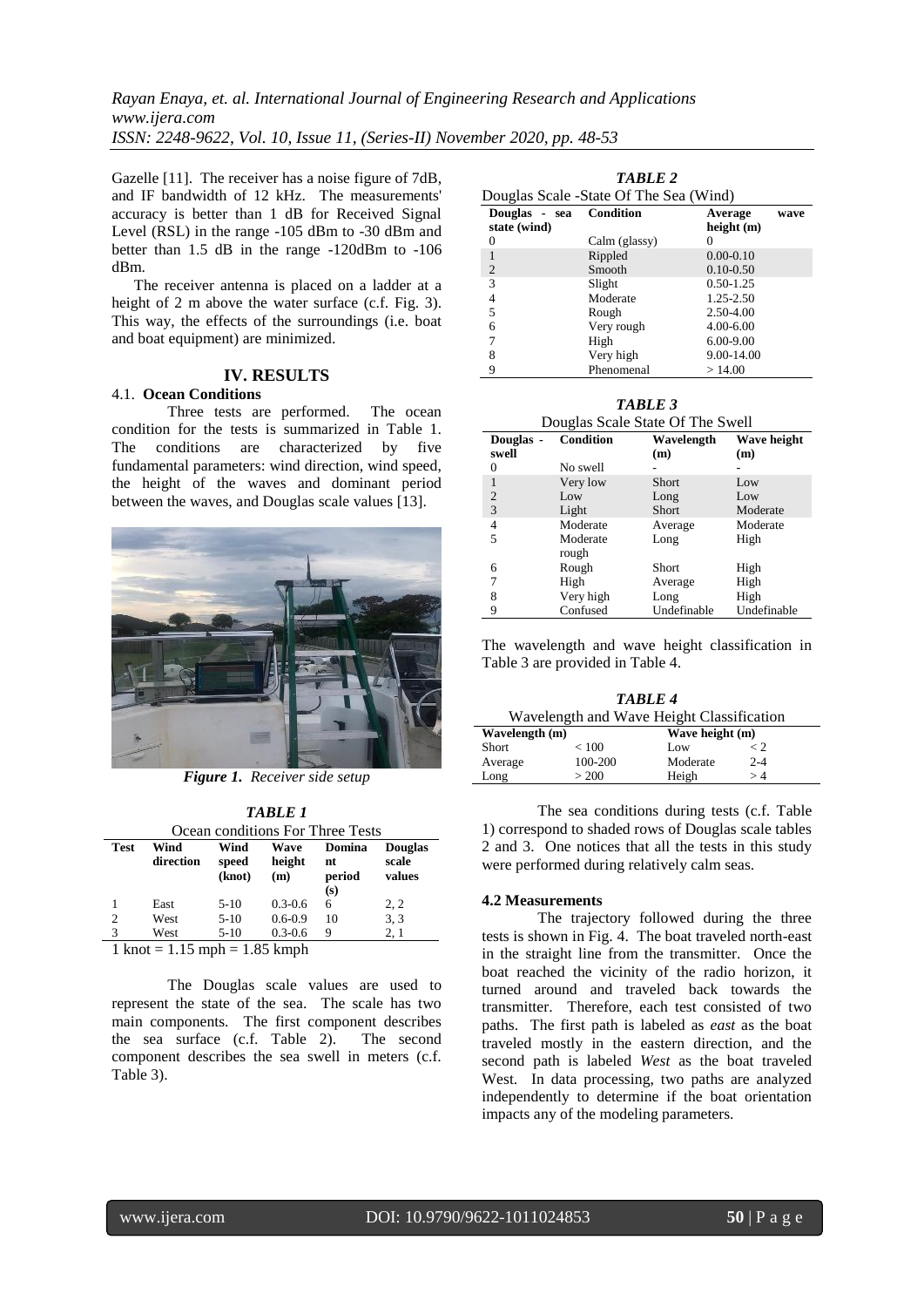

The Color of the measurement points in Fig. 4 indicates the recorded Received Signal Level (RSL) in dBm. As expected, the RSL becomes lower as the distance between the transmitter and the boat increases. The dependence between distance and RSL for the measurements recorded for the eastern path of Test 1 is shown in Fig. 5. The measurements in Fig. 5 are "curve fitted" by a 2-ray path loss model [9] (green line) and long-distance path loss model [9] (red line). The 2-ray model seems to overpredict the path loss, so the logdistance path loss model is selected for further propagation modeling.

The accuracy of the log-distance path loss model is accessed through the difference between measurements and predictions. This difference is usually regarded as a random variable with a Probability Density Function (PDF) that may be approximated as normal in log (i.e. dB) domain. The histogram of the difference between measurements and predictions obtained in Test 1 – East (c.f. Table 1) is shown in Fig. 6. As seen, the error distribution shows a log-normal character with a mean of zero and a standard deviation of 2.27 dB.







measurements and predictions

#### *4.3***MODELING**

The path loss equation for the log-distance path loss model is given as:

$$
PL = PL_{do} + m \log \left(\frac{d}{d0}\right) + \chi_{\sigma}
$$
 (2)

where *PL* is the median path loss,  $PL_{do}$  is the median path loss to the reference distance, mis the slope, *d* is the distance between the transmitter and the receiver and  $d_0$  is the reference distance. The reference distance in this study is taken as 1 km. The last term in (2),  $\chi_{\sigma}$ , is a random variable that models variations between the model predictions and the actual measurements of path loss. In practice,  $PL_{do}$  and m are obtained from measured data. They represent the parameters of the log-distance model. The values for 1 km intercept and slope obtained from all the tests are summarized in Table 5.

*TABLE 5*

| Log-Distance Model Parameters for Three Tests |                                |                         |              |            |
|-----------------------------------------------|--------------------------------|-------------------------|--------------|------------|
| <b>Test</b>                                   | <b>Slope</b><br>(dBm/d)<br>ec) | km<br>intercept<br>(dB) | Std.<br>(dB) | $#$ points |
| 1-East                                        | 38.1                           | 103.4                   | 2.27         | 28,007     |
| 1-West                                        | 35.4                           | 103.2                   | 2.02         | 17,114     |
| 2-East                                        | 42.4                           | 102.2                   | 1.95         | 12,660     |
| 2-West                                        | 43.3                           | 100.4                   | 1.52         | 11,081     |
| 3-East                                        | 42.5                           | 99.5                    | 2.07         | 19,268     |
| 3-West                                        | 40.9                           | 100.8                   | 1.36         | 19.522     |
| Weighted<br>average                           | 40.0                           | 101.7                   | 1.90         |            |

From Table 5, the following observations may be made:

 The values obtained for the model parameters in all tests are very similar. The slope values range from 35 to 43 dB/dec. The 1km intercept values are between 99 and 103dB. One may notice some impact of the sea roughness on the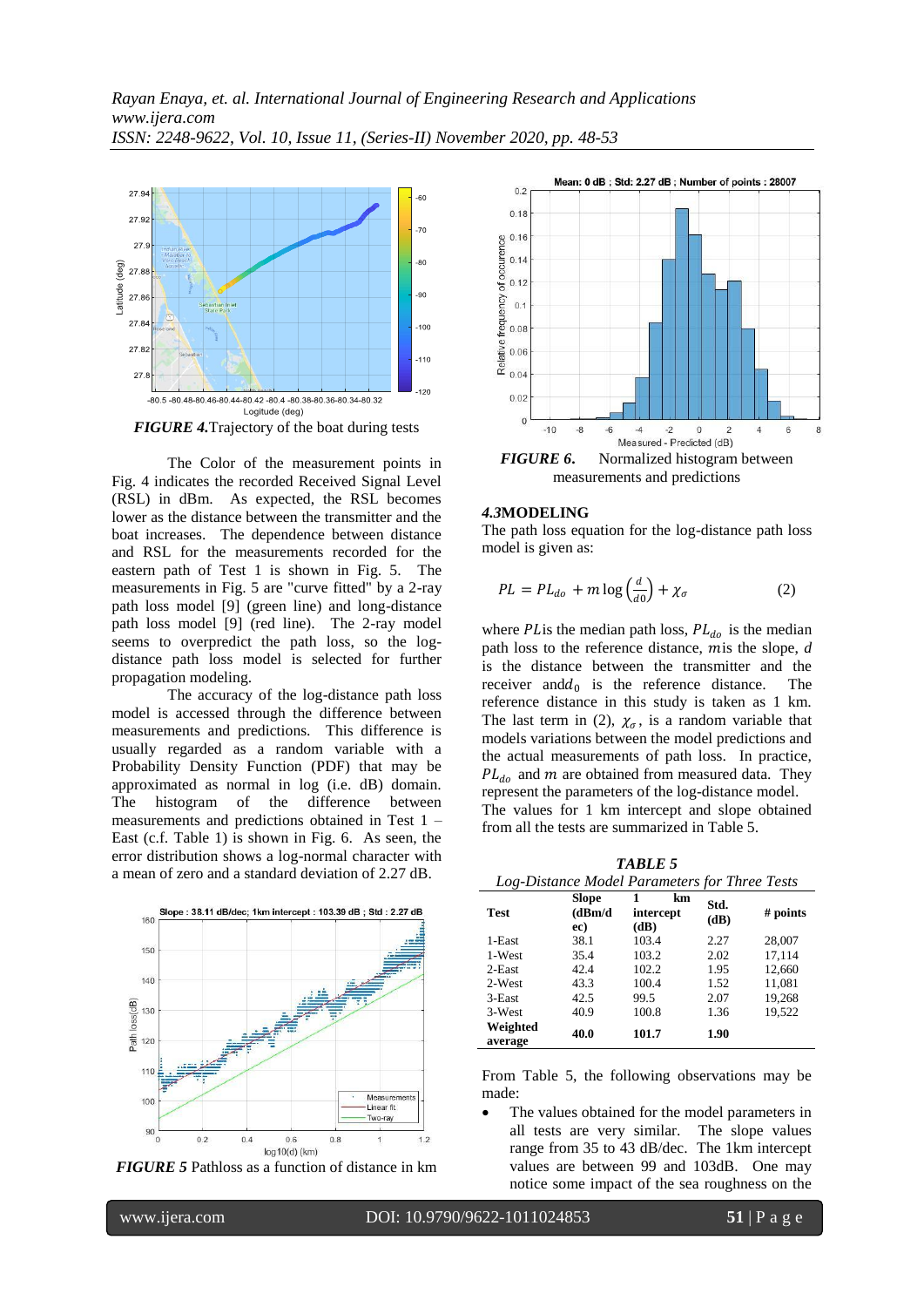slope. The slope appears to increase as the sea becomes rougher slightly. However, the effect is not well pronounced and if one is to draw more definite conclusions, further studies are needed.

- The standard deviation of the difference between measurements and predictions is relatively small. It ranges between 1.36 and 2.27 dB for all the sea conditions in this study. This is significantly smaller than what is found in terrestrial environments where the logdistance model typically has standard deviations of prediction error over 6 dB.
- Data in Table 5 are used to estimate average slope, intercept, and standard deviation across all measurements. In the estimate, model parameters from individual tests are weighted with the number of measurement points. The results of the averaging are reported in the last row of Table 5. These values could be used for nominal coverage planning when Douglas scale numbers are between 0 and 3.

The log-distance models obtained for individual tests and the model obtained through averaging are compared in Fig. 7. One sees that the average model is never more than 3-4 dB away from each individual model.

### **V. SUMMARY AND CONCLUSIONS**

This paper documented the results of a radio propagation study. The study examined propagation path loss at 2.4 GHz and within Florida's coastal environment. The measurements were taken in relatively calm seas, where Douglas scales for both wind and swell are below 3. It is shown that the log-distance model may be used for path loss prediction. The slope's nominal value is 40 dB/dec and the nominal value of the 1 km intercept is 101.7 dB. Prediction error has a log-normal character with a zero mean and a standard deviation of about 2dB.



*FIGURE 7***.** Comparison between log-distance models obtained in various tests

#### **REFERENCES**

- [1]. W. Wang, T. Jost, and R. Raulefs, "Large scale characteristics of ship-to land propagation at 5.2 GHz in harbor environment," in Proc. *IEEE 82ndVeh. Tech. Conf. (VTC-Fall)*, Boston, MA, USA, Sep. 2015, pp. 1-5.
- [2]. J. C. Reyes-Guerrero, M. Bruno, L. A. Mariscal, and A. Medouri, "Buoy to-ship experimental measurements over sea at 5.8 GHz near urban environments," in Proc. *11th Medit. Microw. Symp. (MMS)*, Hammamet, Tunisia, Sep. 2011, pp. 320-324.
- [3]. J. C. Reyes-Guerrero and L. A. Mariscal, "5.8 GHz propagation of low height wireless links in sea port scenario," *Electron. Lett.*, vol. 50, no. 9, pp. 710-712, Apr. 2014.
- [4]. R. G. Garroppo, S. Giordano, D. Iacono, A. Cignoni, and M. Falzarano, "WiMAX testbed for interconnection of mobile navy units in operational scenarios," in Proc. *IEEE Mil. Commun. Conf. (MILCOM)*, San Diego, CA, USA, Nov. 2008, pp. 1-7.
- [5]. J.-H. Lee, J. Choi, W. H. Lee, J. W. Choi, and S.-C. Kim, "Measurement and analysis on land-to-ship offshore wireless channel in 2.4 GHz," *IEEE Wireless Commun. Lett.*, vol. 6, no. 2, pp. 222-225, Apr. 2017.
- [6]. Y. H. Lee, F. Dong, and Y. S. Meng, "Near sea-surface mobile radio wave propagation at 5 GHz: Measurements and modeling," *Radio Engineering*, vol. 23, no. 3, pp. 824-830, 2014.
- [7]. Y. Karasawa and T. Shiokawa, "Characteristics of L-band multipath fading due to sea surface reflection," IEEE Trans. Antennas Propagation., vol. AP-32, no. 6, pp. 618-623, Jun. 1984.
- [8]. J. Wang et al., "Wireless Channel Models for Maritime Communications," in IEEE Access, vol. 6, pp. 68070-68088, 2018, doi: 10.1109/ACCESS.2018.2879902.
- [9]. F. P. Fontain and P.M. Espineira, Modeling of Wireless Propagation Channel, Wiley, 2008.
- [10]. W. C. Y. Lee, Integrated Propagation Modeling, McGraw Hill, 2015.
- [11]. Website of Berkley Varitronics Systems, https://www.bvsystems.com/, accessed September, 2020.
- [12]. Website National Oceanic and atmospheric administration www.NOAA.gov, accessed September, 2020.
- [13]. Website of Jackson Parton https://jacksonparton.com/the-douglas-seastate-scale, accessed September, 2020.
- [14]. J. S. Seybold, Introduction to Propagation Modeling, John Wiley and Sons, 2005.